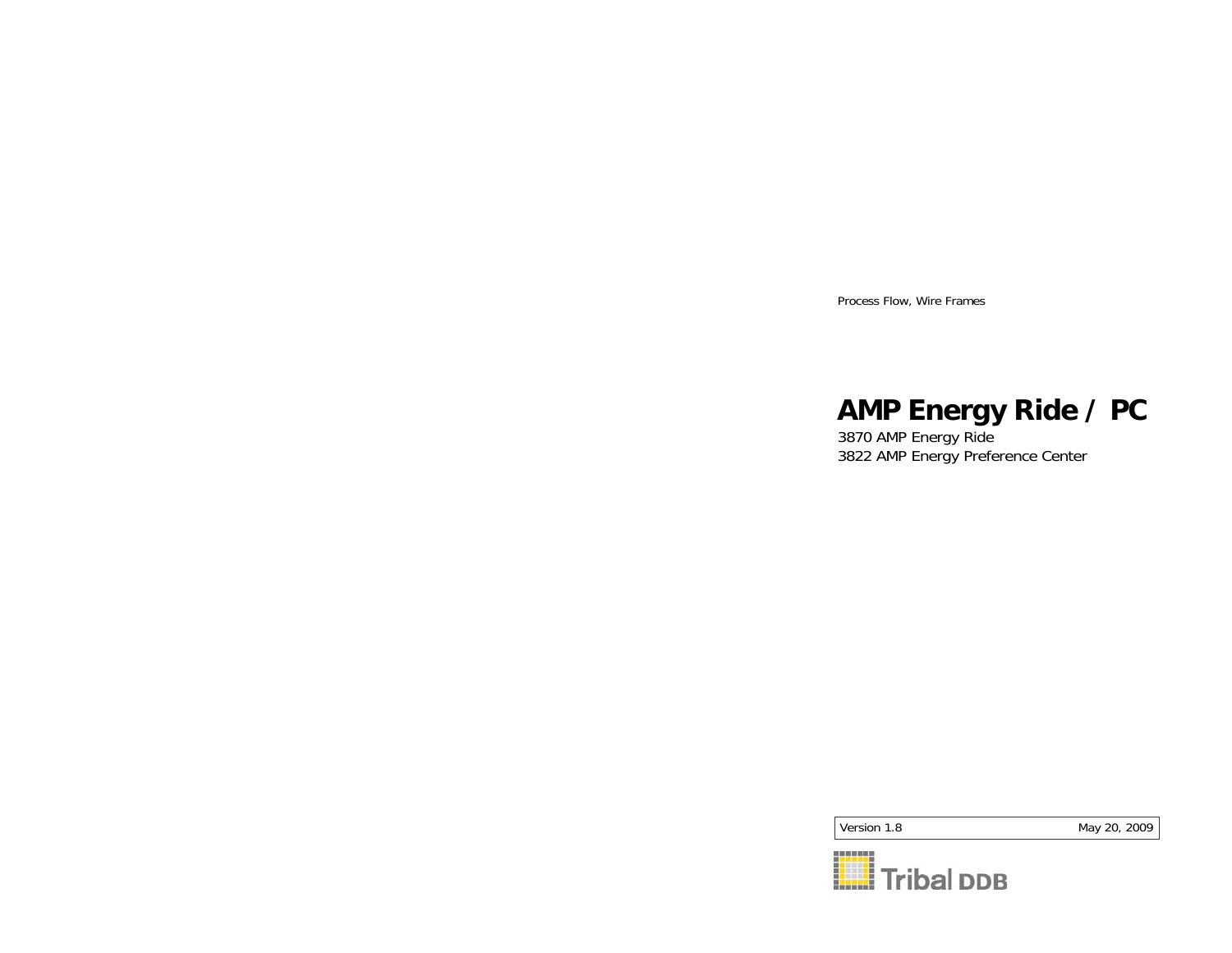| <b>Table of Contents</b>                     |                           | <b>Notes</b>                  |                   |
|----------------------------------------------|---------------------------|-------------------------------|-------------------|
|                                              |                           |                               |                   |
|                                              |                           |                               |                   |
| Page                                         | Page Number               |                               |                   |
| <b>Registration Flow</b>                     | $\sqrt{2}$                |                               |                   |
| Landing Page                                 | $\ensuremath{\mathsf{3}}$ |                               |                   |
| Enter Contest Page                           | $\overline{4}$            |                               |                   |
| Already Entered in Contest Page              | $\mathbf 5$               |                               |                   |
| Already Registered - Enter Password Page     | $\,6$                     |                               |                   |
| Already Registered - Enter Missing Info Page | $\overline{7}$            |                               |                   |
| Minimum Age Requirement Error Page           | $\bf 8$                   |                               |                   |
| <b>Registration Page</b>                     | $\overline{9}$            |                               |                   |
| Supplemental Information Page                | $10\,$                    |                               |                   |
| Enter Name for Contest Page                  | $11$                      |                               |                   |
| Thank You for Registering Page               | 12                        |                               |                   |
| Contest Rules Page                           | 13                        |                               |                   |
|                                              |                           |                               |                   |
|                                              |                           |                               |                   |
|                                              |                           |                               |                   |
|                                              |                           |                               |                   |
|                                              |                           |                               |                   |
|                                              |                           |                               |                   |
|                                              |                           |                               |                   |
|                                              |                           |                               |                   |
|                                              |                           |                               |                   |
|                                              |                           |                               |                   |
|                                              |                           |                               |                   |
|                                              |                           |                               |                   |
|                                              |                           |                               |                   |
|                                              |                           |                               |                   |
|                                              |                           |                               |                   |
|                                              |                           |                               |                   |
|                                              |                           |                               |                   |
|                                              |                           |                               |                   |
|                                              |                           | <b>Client: Pepsi</b>          | IA: Sonya E. Witt |
| <b>STATISTIC</b>                             |                           | Project: AMP Energy Ride / PC |                   |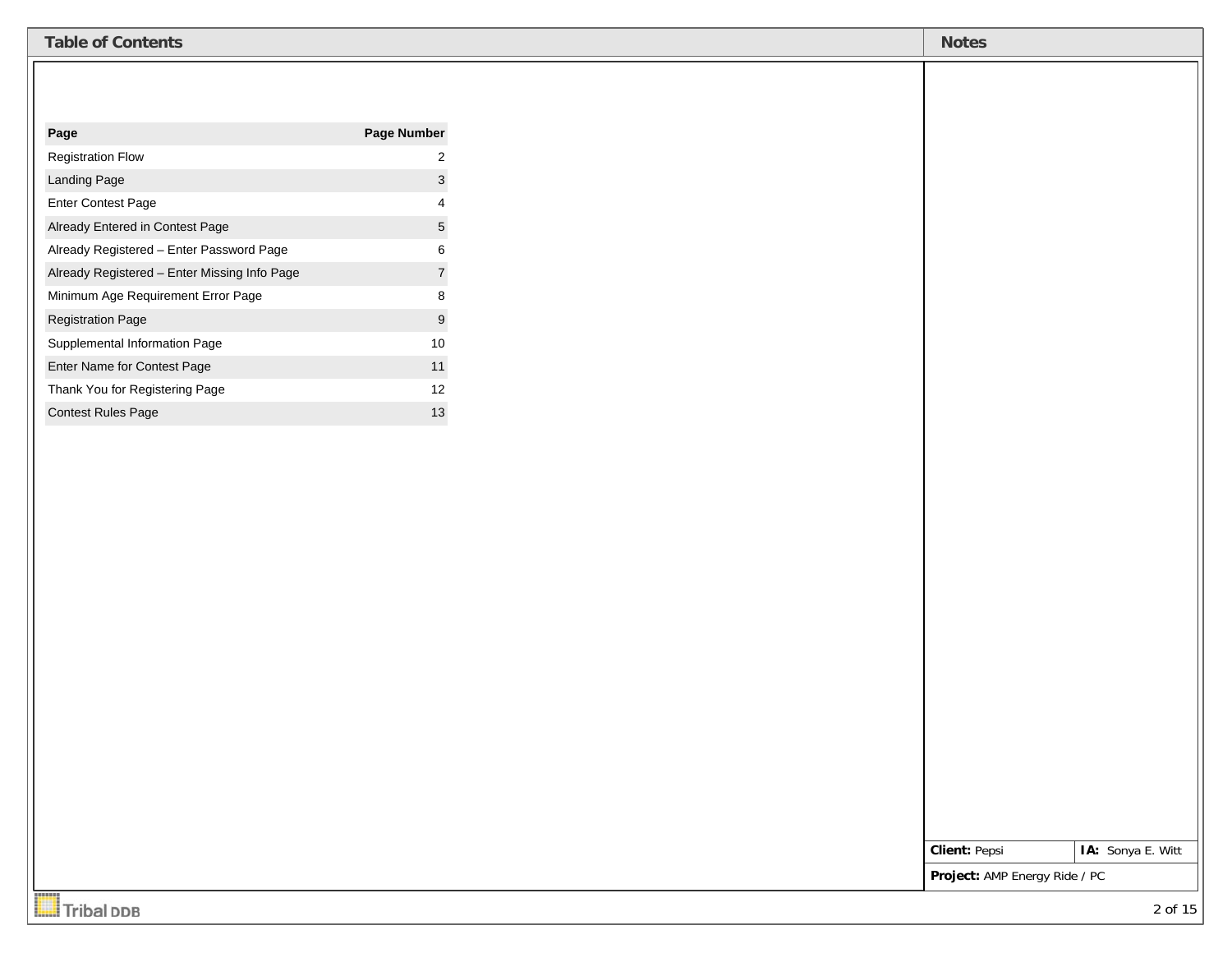

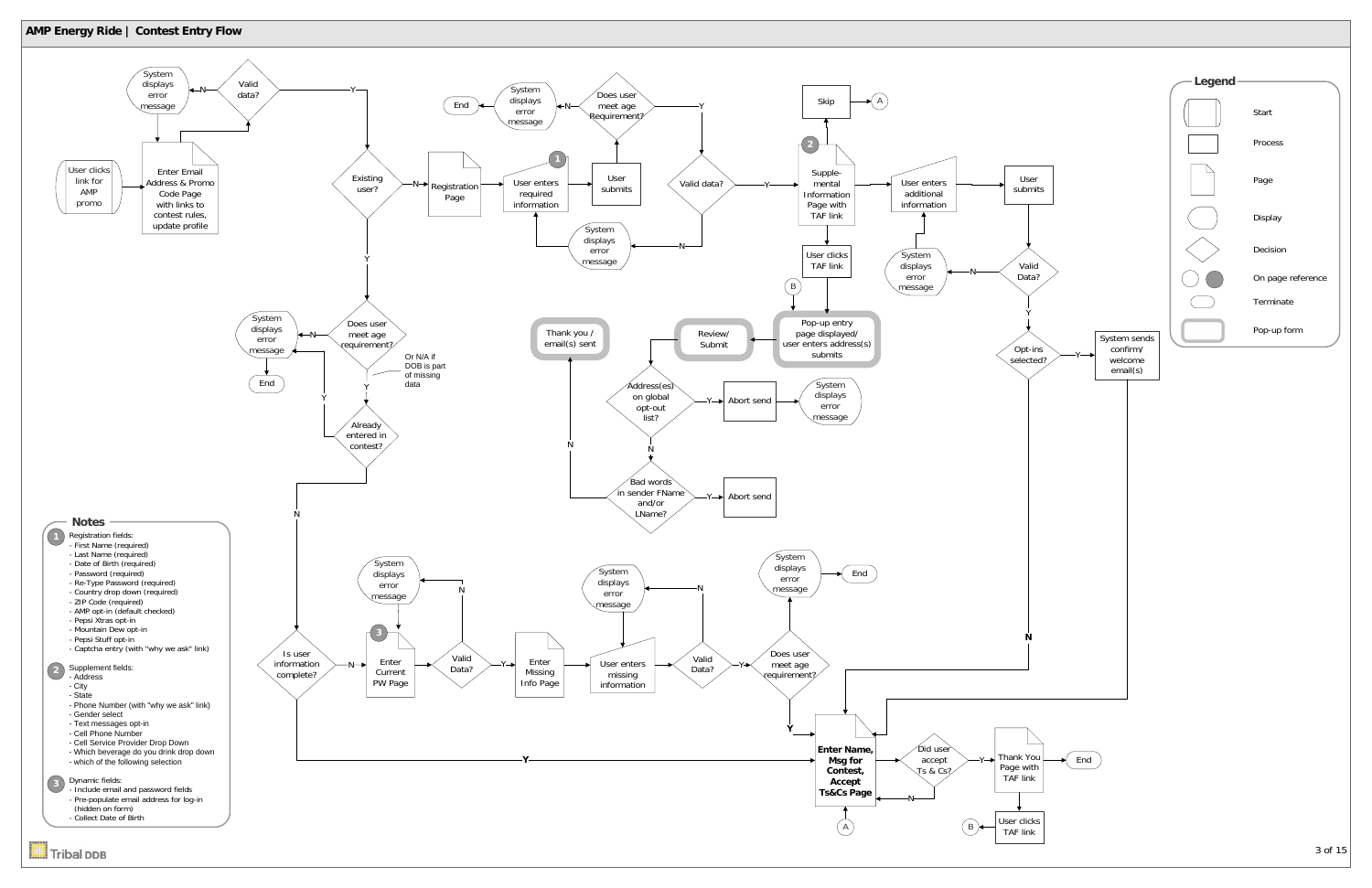| <b>Landing Page</b>                                                                                                                                                                               |              | <b>Notes</b>                                         |
|---------------------------------------------------------------------------------------------------------------------------------------------------------------------------------------------------|--------------|------------------------------------------------------|
|                                                                                                                                                                                                   | $\mathsf{A}$ | A. Global Navigation<br>B. Content Area<br>C. Footer |
|                                                                                                                                                                                                   | $\mathsf B$  |                                                      |
|                                                                                                                                                                                                   |              |                                                      |
| Enter contest CTA                                                                                                                                                                                 |              |                                                      |
|                                                                                                                                                                                                   |              |                                                      |
|                                                                                                                                                                                                   |              |                                                      |
|                                                                                                                                                                                                   |              |                                                      |
| Copyright 2008 © PepsiCo, Inc.   Terms & Conditions   Privacy Policy   Contact Us   MountainDew.com                                                                                               |              |                                                      |
| The likeness of Dale Earnhardt Jr., the #88 AMP/National Guard Chevrolet, and other related trademarks and copyrights are used with the<br>permission of Hendrick Motorsports and JR Motorsports. | $\mathsf C$  |                                                      |
| <b>Tribal DDB</b>                                                                                                                                                                                 |              | 4 of 15                                              |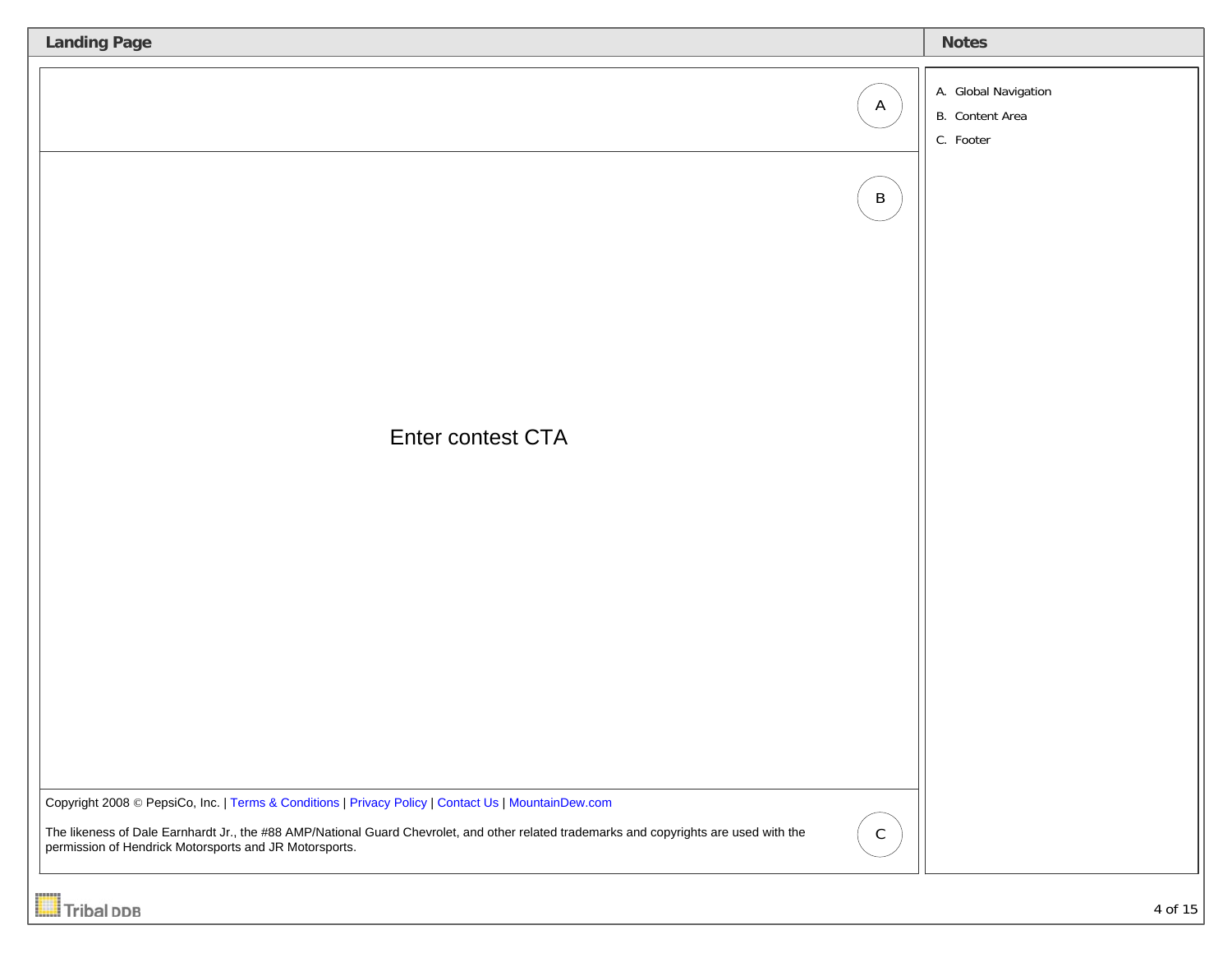| <b>Enter Contest Page</b>                                                                                                                                                                                                                                                                                                                    | <b>Notes</b>                                                                                                                                                                                                                                                    |
|----------------------------------------------------------------------------------------------------------------------------------------------------------------------------------------------------------------------------------------------------------------------------------------------------------------------------------------------|-----------------------------------------------------------------------------------------------------------------------------------------------------------------------------------------------------------------------------------------------------------------|
| A<br>$\mathsf B$                                                                                                                                                                                                                                                                                                                             | A. Global Navigation<br>B. Content Area<br>Promotion code can be any alpha-<br>$\bullet$<br>numeric between 8 and 12 characters.<br>When user clicks on "What is the<br>×<br>promotion code" link, display text<br>explaining what it is and how to get<br>one. |
| Email*:<br>What is the promotion code?<br>Promotion Code*:<br>Submit<br>You must be a registered member of mountaindew.com and have a complete<br>mailing address on file to be eligible to enter this sweepstakes.<br>Click here to update your profile.<br>Click here for contest rules.                                                   | C. Footer                                                                                                                                                                                                                                                       |
| Copyright 2008 © PepsiCo, Inc.   Terms & Conditions   Privacy Policy   Contact Us   MountainDew.com<br>The likeness of Dale Earnhardt Jr., the #88 AMP/National Guard Chevrolet, and other related trademarks and copyrights are used with the<br>$\mathsf C$<br>permission of Hendrick Motorsports and JR Motorsports.<br><b>Tribal DDB</b> | 5 of 15                                                                                                                                                                                                                                                         |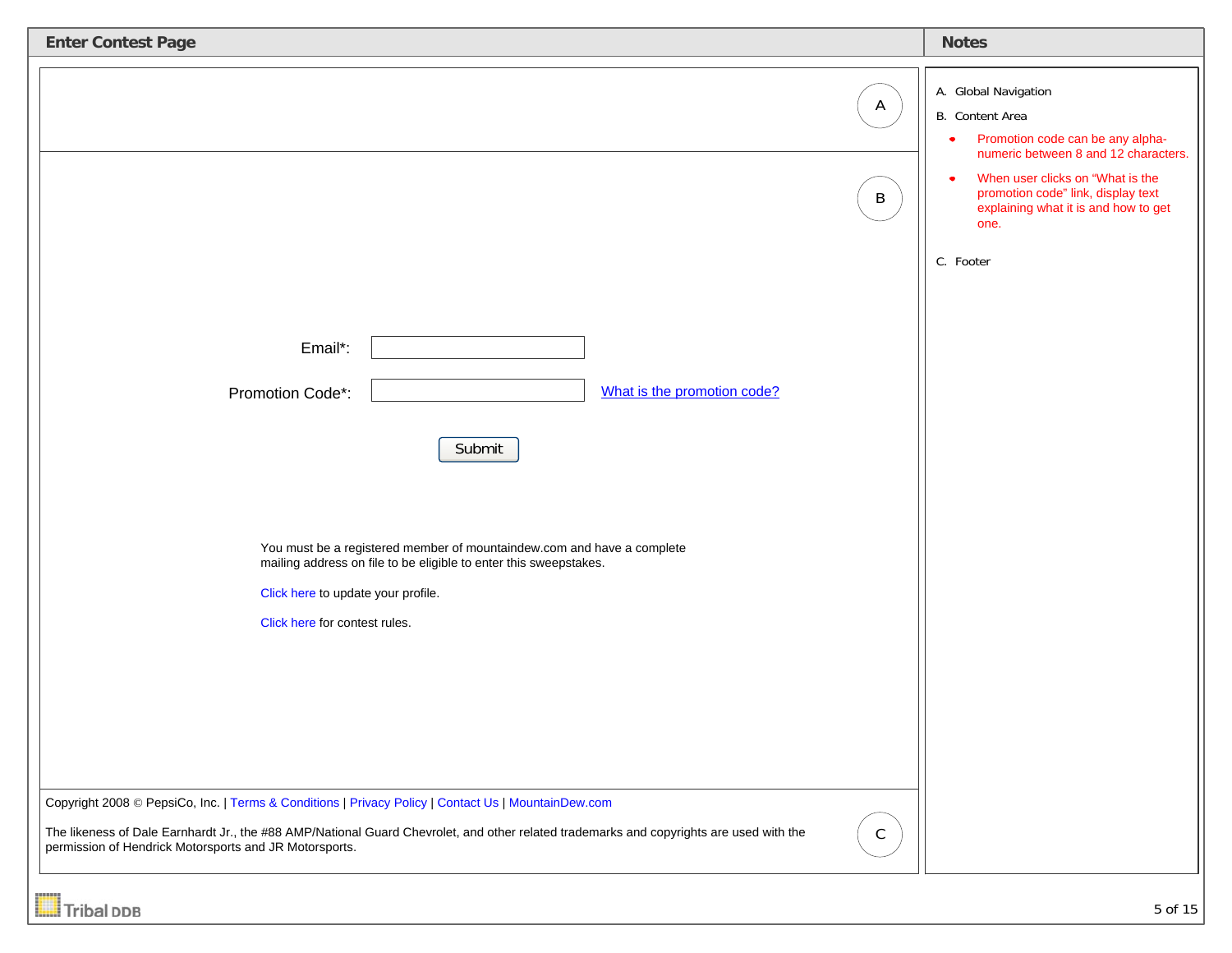| A. Global Navigation<br>$\mathsf{A}$<br>B. Content Area<br>C. Footer<br>$\, {\sf B}$<br>Already entered in contest verbiage.<br>OK<br>Copyright 2008 © PepsiCo, Inc.   Terms & Conditions   Privacy Policy   Contact Us   MountainDew.com<br>The likeness of Dale Earnhardt Jr., the #88 AMP/National Guard Chevrolet, and other related trademarks and copyrights are used with the<br>$\mathsf C$<br>permission of Hendrick Motorsports and JR Motorsports. | <b>Already Entered in Contest Page</b> | <b>Notes</b> |
|---------------------------------------------------------------------------------------------------------------------------------------------------------------------------------------------------------------------------------------------------------------------------------------------------------------------------------------------------------------------------------------------------------------------------------------------------------------|----------------------------------------|--------------|
|                                                                                                                                                                                                                                                                                                                                                                                                                                                               |                                        |              |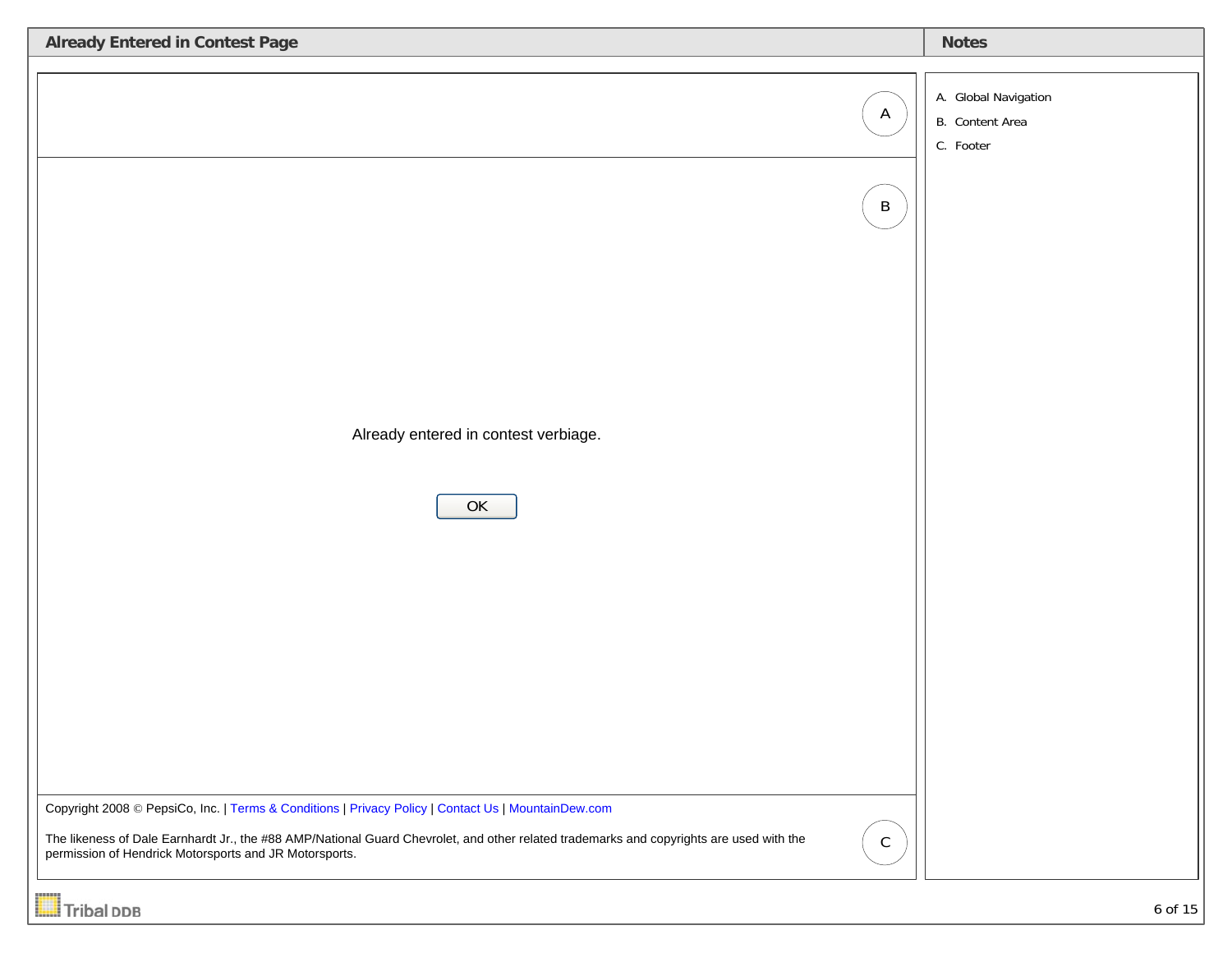| Already Registered - Missing Info Page                                                                                                                                                                                       | <b>Notes</b>                                                                                                                                                                                                                                                                             |
|------------------------------------------------------------------------------------------------------------------------------------------------------------------------------------------------------------------------------|------------------------------------------------------------------------------------------------------------------------------------------------------------------------------------------------------------------------------------------------------------------------------------------|
| $\mathsf{A}$<br>$\, {\sf B}$<br>Already registered with Amp Energy, provide password to continue.<br>Password*:<br>OK<br>Copyright 2008 © PepsiCo, Inc.   Terms & Conditions   Privacy Policy   Contact Us   MountainDew.com | A. Global Navigation<br>B. Content Area<br>If user is registered and profile info is<br>incomplete, collect missing minimum<br>profile information; otherwise, user<br>may continue to Enter Name Page.<br>User must enter password before<br>entry of missing information.<br>C. Footer |
| The likeness of Dale Earnhardt Jr., the #88 AMP/National Guard Chevrolet, and other related trademarks and copyrights are used with the<br>$\mathsf{C}$<br>permission of Hendrick Motorsports and JR Motorsports.            |                                                                                                                                                                                                                                                                                          |

**Tribal DDB**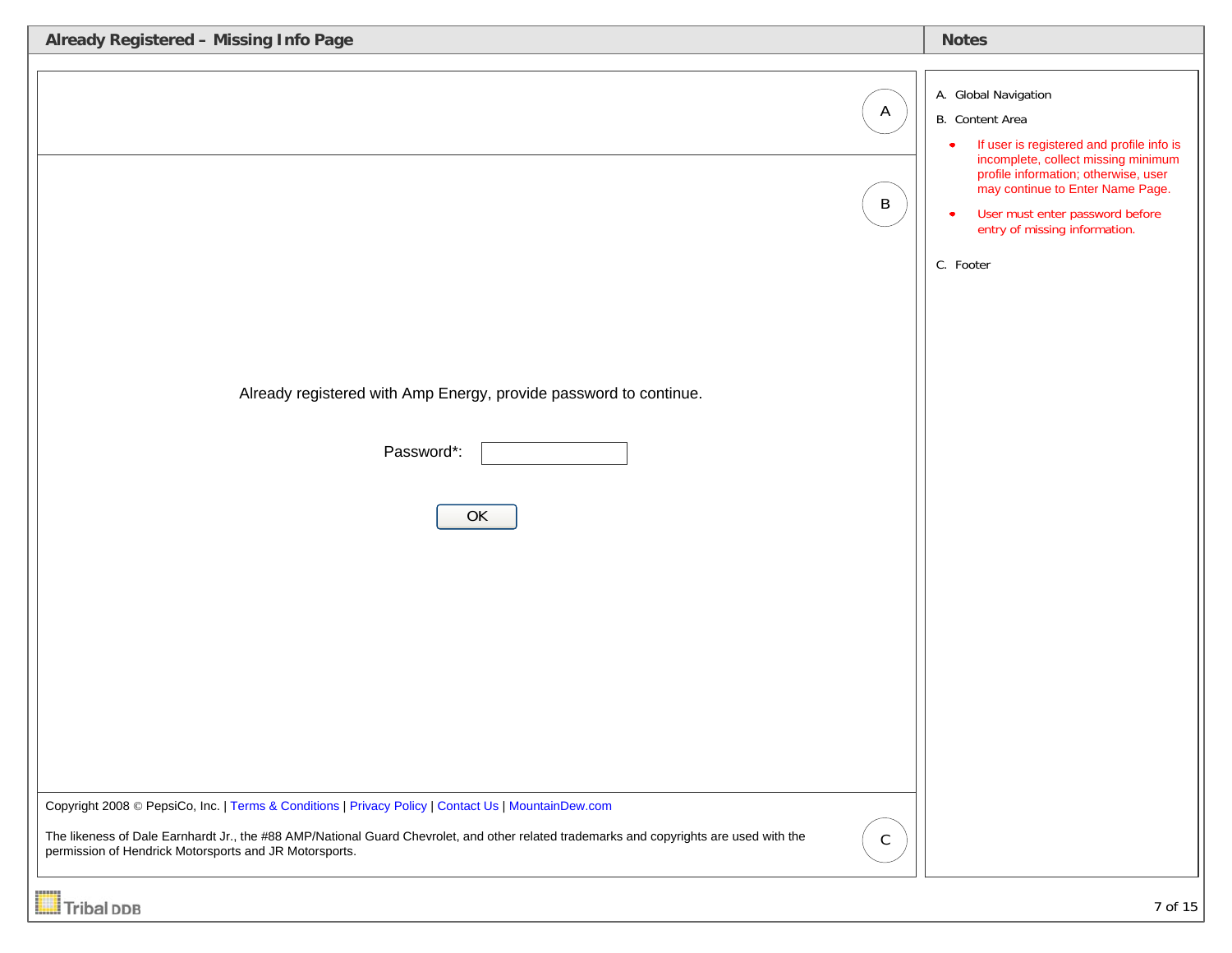| Already Registered - Enter Missing Info Page                                                                                                                                                                     | <b>Notes</b>                                                                                                                          |
|------------------------------------------------------------------------------------------------------------------------------------------------------------------------------------------------------------------|---------------------------------------------------------------------------------------------------------------------------------------|
| $\mathsf{A}$<br>$\mathsf B$                                                                                                                                                                                      | A. Global Navigation<br>B. Content Area<br>User must enter password before<br>$\bullet$<br>entry of missing information.<br>C. Footer |
| Already registered with Amp Energy, provide missing profile information.                                                                                                                                         |                                                                                                                                       |
| Date of Birth*:<br>Month $\sim$<br>Year $\sim$<br>Day $\vert \mathbf{v} \vert$<br>OK                                                                                                                             |                                                                                                                                       |
|                                                                                                                                                                                                                  |                                                                                                                                       |
|                                                                                                                                                                                                                  |                                                                                                                                       |
| Copyright 2008 © PepsiCo, Inc.   Terms & Conditions   Privacy Policy   Contact Us   MountainDew.com                                                                                                              |                                                                                                                                       |
| The likeness of Dale Earnhardt Jr., the #88 AMP/National Guard Chevrolet, and other related trademarks and copyrights are used with the<br>$\mathsf C$<br>permission of Hendrick Motorsports and JR Motorsports. |                                                                                                                                       |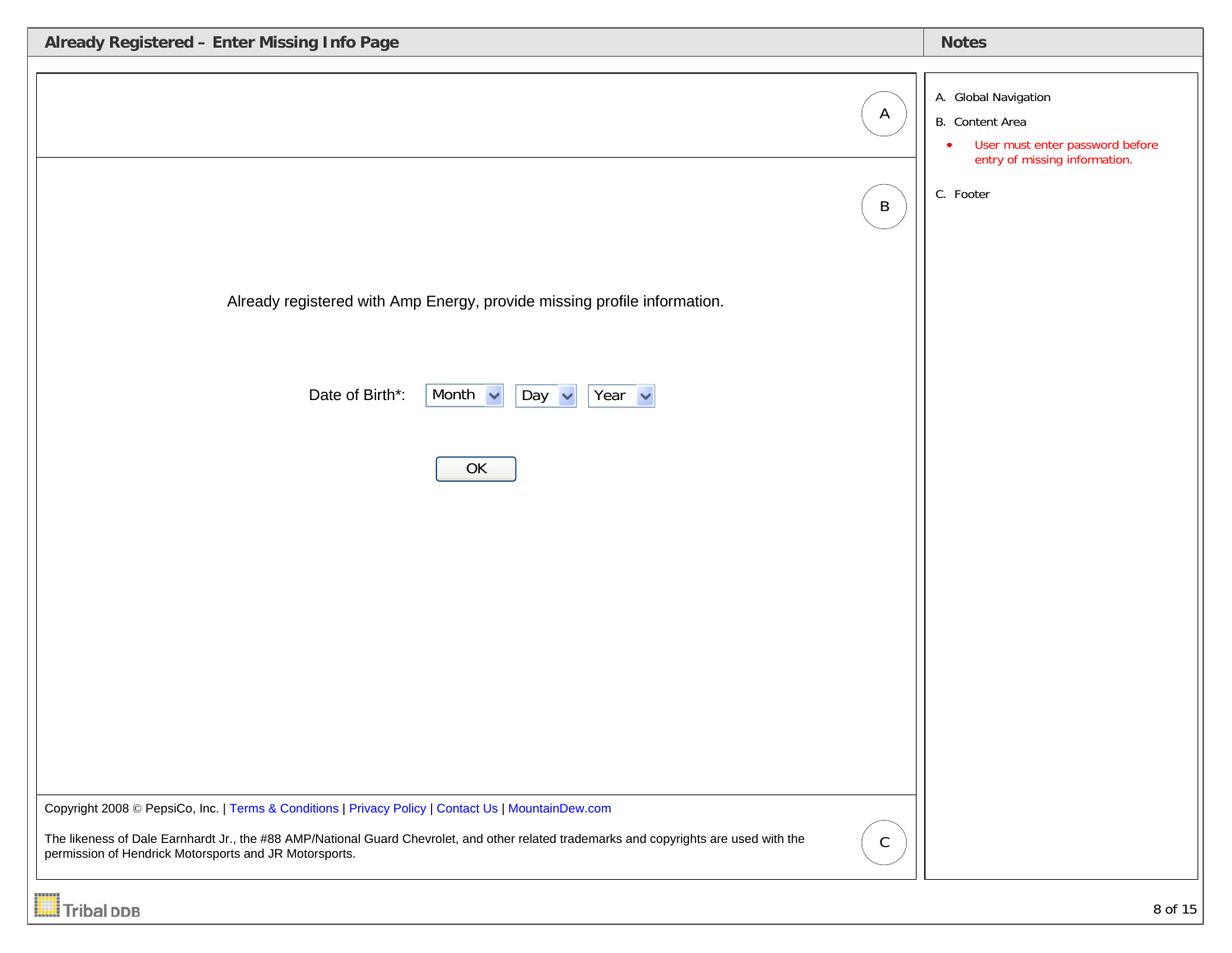| Minimum Age Requirement Error Page                                                                                                                                                                                                                                                                                        | <b>Notes</b>                                         |
|---------------------------------------------------------------------------------------------------------------------------------------------------------------------------------------------------------------------------------------------------------------------------------------------------------------------------|------------------------------------------------------|
| $\mathsf{A}$<br>$\, {\sf B}$<br>Verbiage for age requirement ineligibility.<br>Official Rules<br>OK                                                                                                                                                                                                                       | A. Global Navigation<br>B. Content Area<br>C. Footer |
| Copyright 2008 © PepsiCo, Inc.   Terms & Conditions   Privacy Policy   Contact Us   MountainDew.com<br>The likeness of Dale Earnhardt Jr., the #88 AMP/National Guard Chevrolet, and other related trademarks and copyrights are used with the<br>${\mathbb C}$<br>permission of Hendrick Motorsports and JR Motorsports. |                                                      |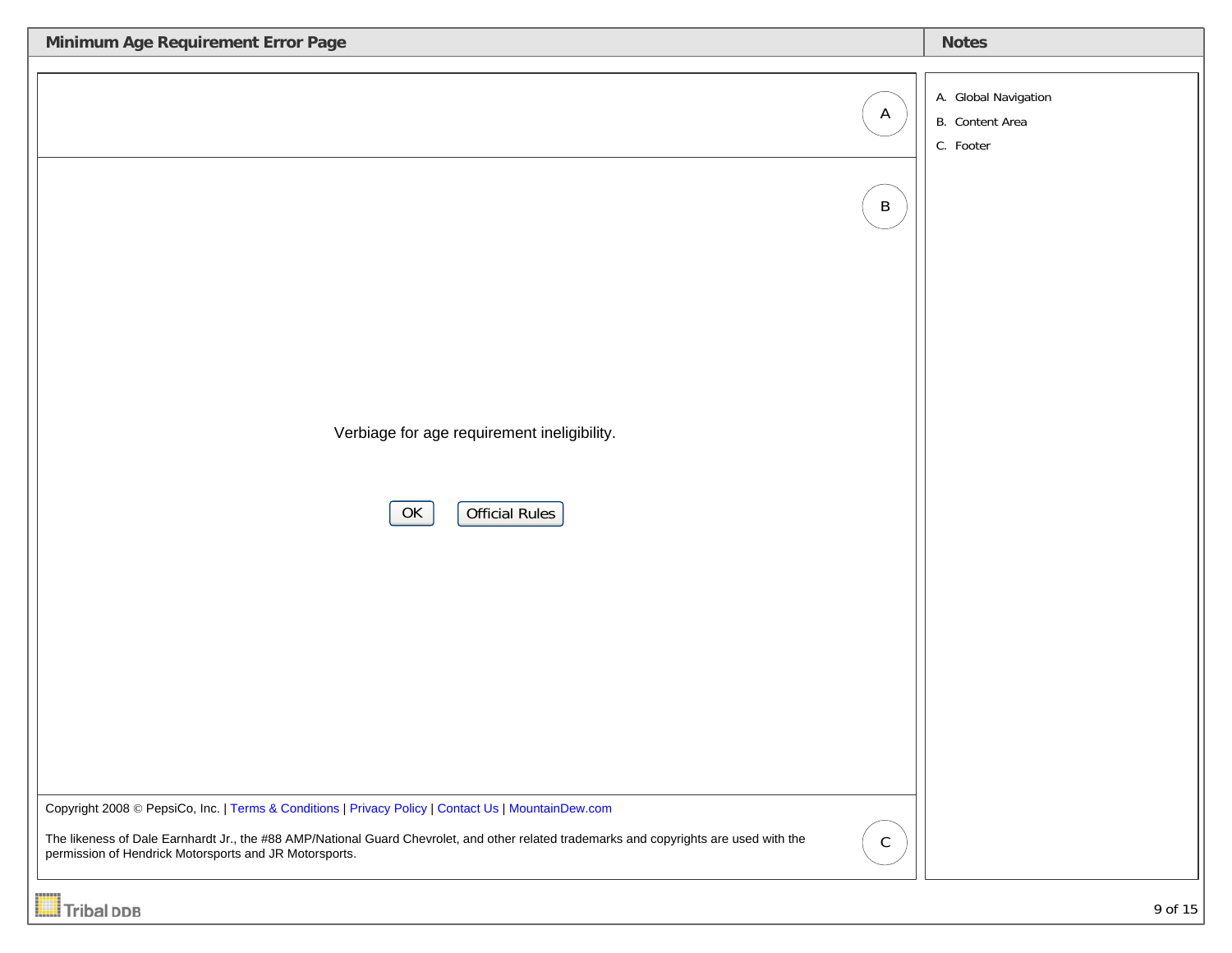| <b>Registration Page</b>                                                                                                 |                                                                                                                     |                                                                                                                                                                                                        |                             | <b>Notes</b>                                                                                                                                                                                                                |
|--------------------------------------------------------------------------------------------------------------------------|---------------------------------------------------------------------------------------------------------------------|--------------------------------------------------------------------------------------------------------------------------------------------------------------------------------------------------------|-----------------------------|-----------------------------------------------------------------------------------------------------------------------------------------------------------------------------------------------------------------------------|
| $*$ = Required field.<br>First Name*:<br>Last Name*:<br>Date of Birth*:<br>Password*:<br>Re-type Password*:<br>Country*: | Register verbiage.<br>Placeholder for error messaging<br>Month $\sim$<br>Year $\sim$<br>Day<br>$\ddot{\phantom{1}}$ | CTA verbiage to opt-in.<br>(Check to subscribe, uncheck to unsubscribe.)<br>$\blacktriangledown$<br>Amp<br>Mountain Dew<br>□<br><b>CAPTCH Image</b><br>Why we ask<br><enter captch="" text=""></enter> | $\mathsf{A}$<br>$\mathsf B$ | A. Global Navigation<br>B. Content and Registration Area<br>All error messaging should be in a<br>distinctive text color and the<br>textbox(es) containing the errors<br>should be outlined in the same color.<br>C. Footer |
| Zip Code*:<br>permission of Hendrick Motorsports and JR Motorsports.<br>Tribal DDB                                       | Copyright 2008 © PepsiCo, Inc.   Terms & Conditions   Privacy Policy   Contact Us   MountainDew.com                 | Continue<br>The likeness of Dale Earnhardt Jr., the #88 AMP/National Guard Chevrolet, and other related trademarks and copyrights are used with the                                                    | $\mathsf C$                 | 10 of 15                                                                                                                                                                                                                    |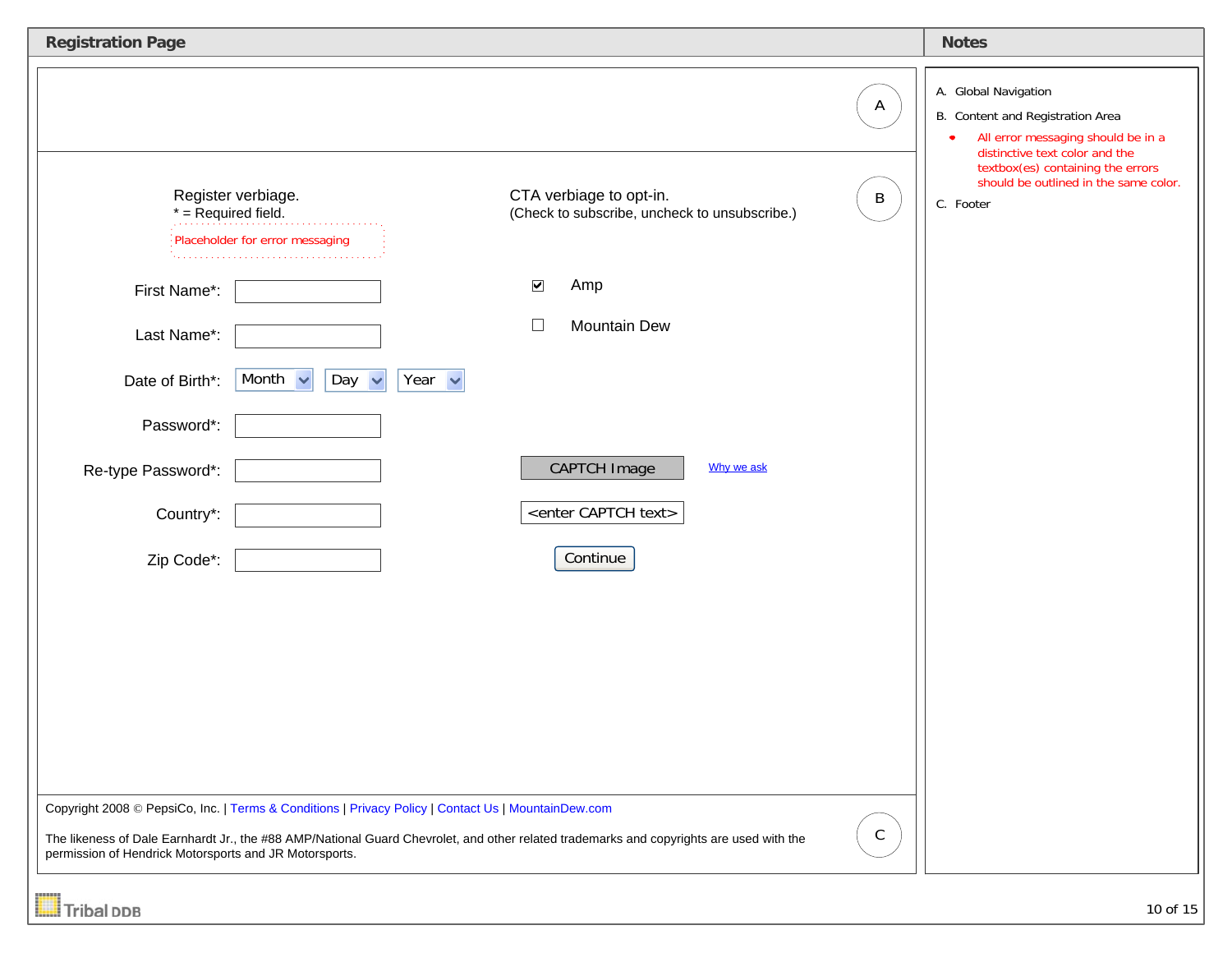| <b>Supplemental Information Page</b>                                                                                                                                                                                                                                                                                                                                                                                                     | <b>Notes</b>                                                                                                                                                                                                                   |
|------------------------------------------------------------------------------------------------------------------------------------------------------------------------------------------------------------------------------------------------------------------------------------------------------------------------------------------------------------------------------------------------------------------------------------------|--------------------------------------------------------------------------------------------------------------------------------------------------------------------------------------------------------------------------------|
| A<br>Congratulations Now a registered member of AMP Energy Please provide additional<br>$\mathsf B$<br>optional info<br>Affinity (Select interests.)<br>Address:                                                                                                                                                                                                                                                                         | A. Global Navigation<br>B. Content Area<br>If TAF email address(es) provided are<br>$\bullet$<br>on the global opt-out list, display a<br>message to user indicating the email<br>cannot be sent to that address.<br>C. Footer |
| City<br>$ST \sim$<br>City, ST:<br>Option 1<br>$\Box$<br>$\Box$<br>Option 2<br>Phone:<br>Phone Number<br>Why we ask<br>Option 3<br>$\Box$<br>Cell Phone:<br>Cell Phone Number<br>Why we ask<br>Option 4<br>Gender<br>$\overline{\phantom{0}}$ M<br>$\Box$ F<br>Option 5<br>Text message opt-in □<br>Option 6<br>$\Box$<br>Cell Service Provider<br>Skip<br>Which beverage do you drink?<br>Submit<br>$\checkmark$<br><b>Tell a Friend</b> |                                                                                                                                                                                                                                |
| Copyright 2008 © PepsiCo, Inc.   Terms & Conditions   Privacy Policy   Contact Us   MountainDew.com<br>The likeness of Dale Earnhardt Jr., the #88 AMP/National Guard Chevrolet, and other related trademarks and copyrights are used with the<br>$\mathsf{C}$<br>permission of Hendrick Motorsports and JR Motorsports.                                                                                                                 |                                                                                                                                                                                                                                |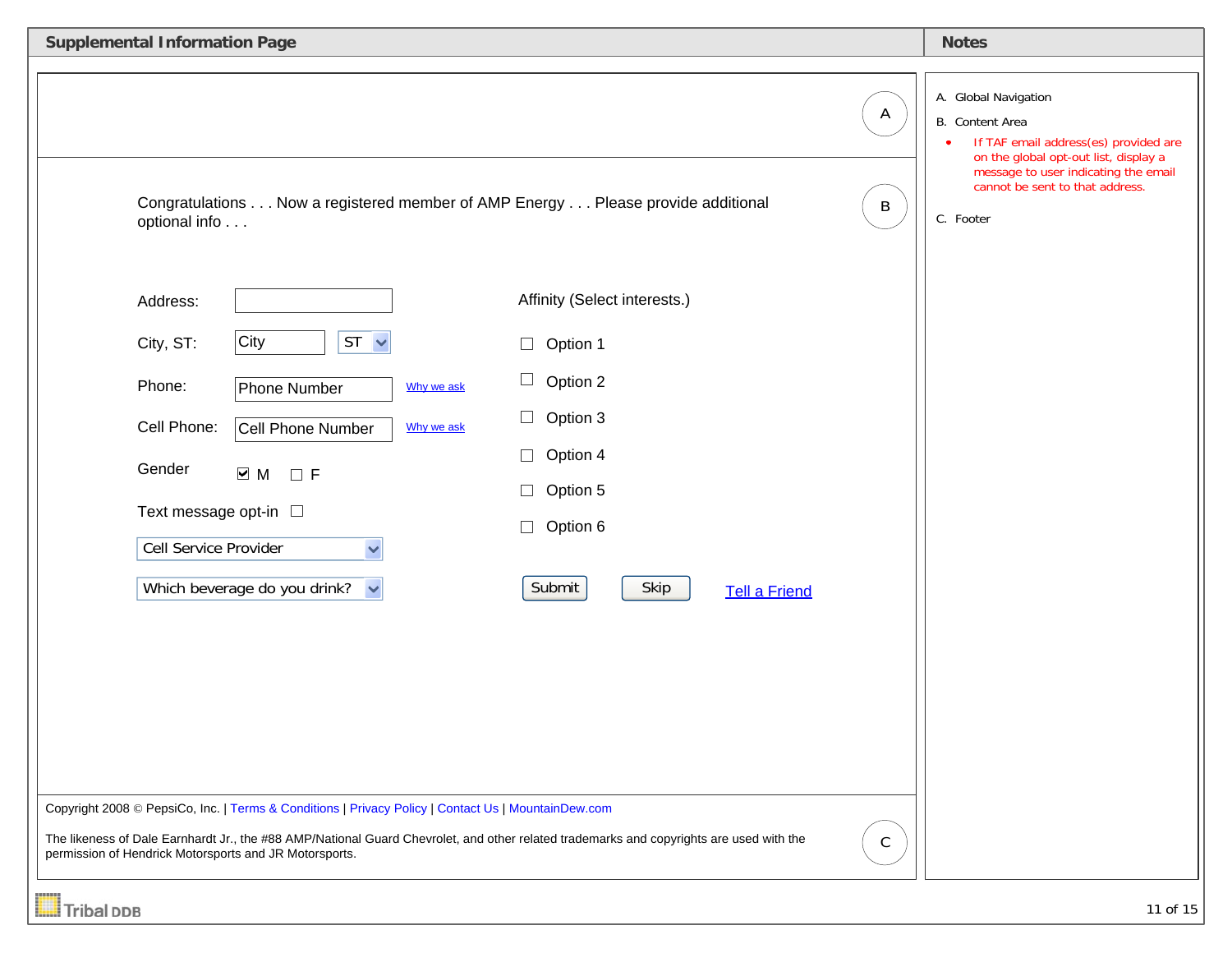| <b>Enter Name for Contest Page</b>                                                                                                                                                                                                                                                                                      | <b>Notes</b>                                                                                                                                                                                                                                                                                                 |
|-------------------------------------------------------------------------------------------------------------------------------------------------------------------------------------------------------------------------------------------------------------------------------------------------------------------------|--------------------------------------------------------------------------------------------------------------------------------------------------------------------------------------------------------------------------------------------------------------------------------------------------------------|
| $\mathsf{A}$<br>$\mathsf B$                                                                                                                                                                                                                                                                                             | A. Global Navigation<br>B. Content Area<br>Is there any validation on the<br>number of characters? Is there a<br>limit that has been set for the max<br>characters per name on the car?<br>User must check the box to verify<br>they have read and accept the<br>privacy policy and terms and<br>conditions. |
| Enter full name to use for contest.                                                                                                                                                                                                                                                                                     | C. Footer                                                                                                                                                                                                                                                                                                    |
| First Name*:<br>Last Name*:<br>Enter your message to Dale:<br>$\Box$<br>I have read and agree to the <b>Privacy Policy and Terms and Conditions</b> .<br>Submit                                                                                                                                                         |                                                                                                                                                                                                                                                                                                              |
| Copyright 2008 © PepsiCo, Inc.   Terms & Conditions   Privacy Policy   Contact Us   MountainDew.com<br>The likeness of Dale Earnhardt Jr., the #88 AMP/National Guard Chevrolet, and other related trademarks and copyrights are used with the<br>$\mathsf C$<br>permission of Hendrick Motorsports and JR Motorsports. |                                                                                                                                                                                                                                                                                                              |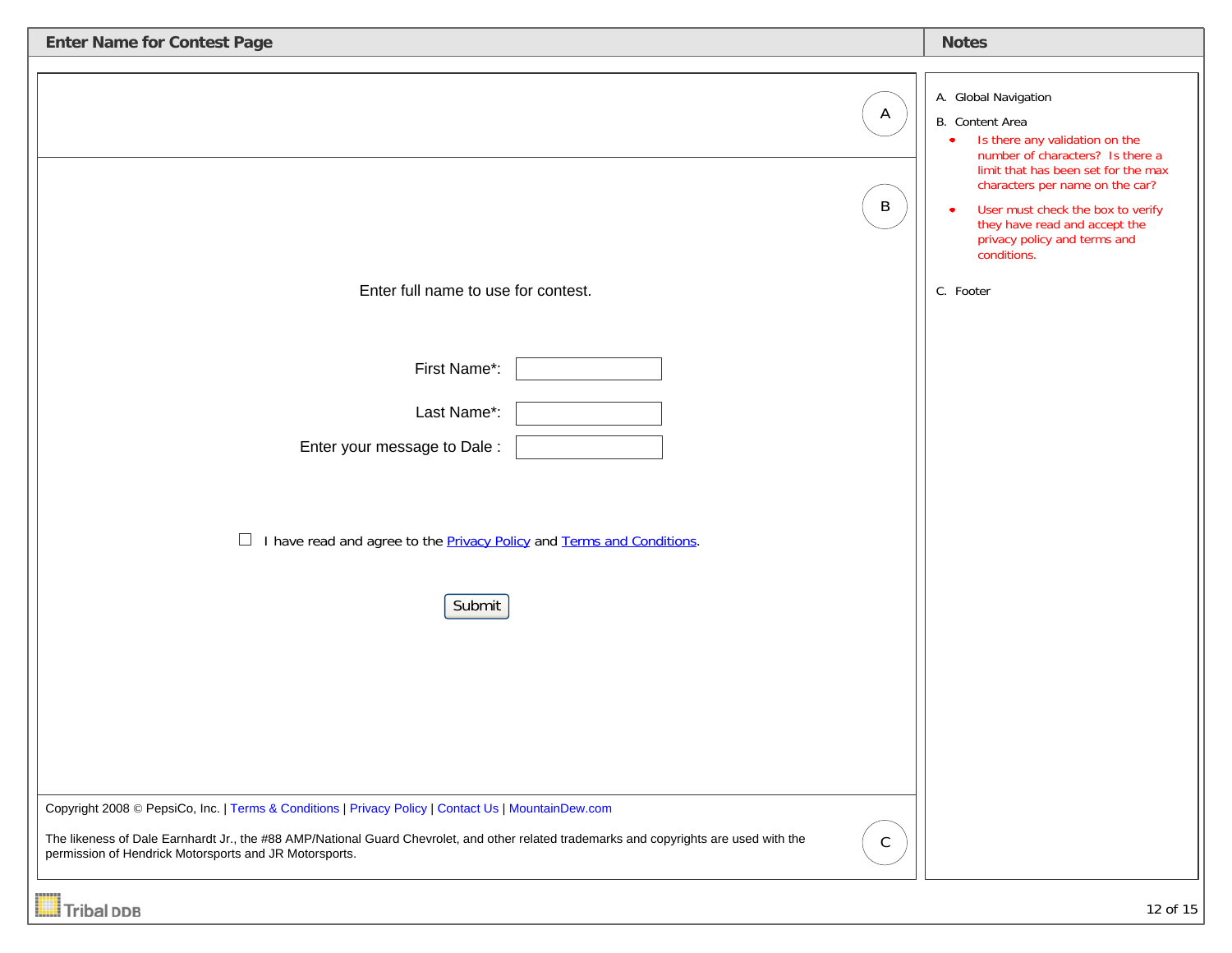| Thank You for Registering Page                                                                                                                                                                                                                                                                                                                                                             |                                            | <b>Notes</b>                                                                                                                                                                                                                                                                                                                                                                                                                                                                                                       |
|--------------------------------------------------------------------------------------------------------------------------------------------------------------------------------------------------------------------------------------------------------------------------------------------------------------------------------------------------------------------------------------------|--------------------------------------------|--------------------------------------------------------------------------------------------------------------------------------------------------------------------------------------------------------------------------------------------------------------------------------------------------------------------------------------------------------------------------------------------------------------------------------------------------------------------------------------------------------------------|
| <b>Registration thank</b><br>you message.<br>Subscribe to AMP<br>Tell a Friend<br>Copyright 2008 © PepsiCo, Inc.   Terms & Conditions   Privacy Policy   Contact Us   MountainDew.com<br>The likeness of Dale Earnhardt Jr., the #88 AMP/National Guard Chevrolet, and other related trademarks and copyrights are used with the<br>permission of Hendrick Motorsports and JR Motorsports. | $\mathsf{A}$<br>$\mathsf B$<br>$\mathsf C$ | A. Global Navigation<br>B. Content Area<br>Message is different for new user<br>$\bullet$<br>verses returning registered user.<br>If TAF email address(es) provided<br>$\bullet$<br>are on the global opt-out list,<br>display a message to user<br>indicating the email cannot be sent<br>to that address.<br>Subscribe button is only for already<br>$\bullet$<br>registered users.<br>Subscribe to Amp button will take<br>$\bullet$<br>the user to their profile page to<br>update subscriptions.<br>C. Footer |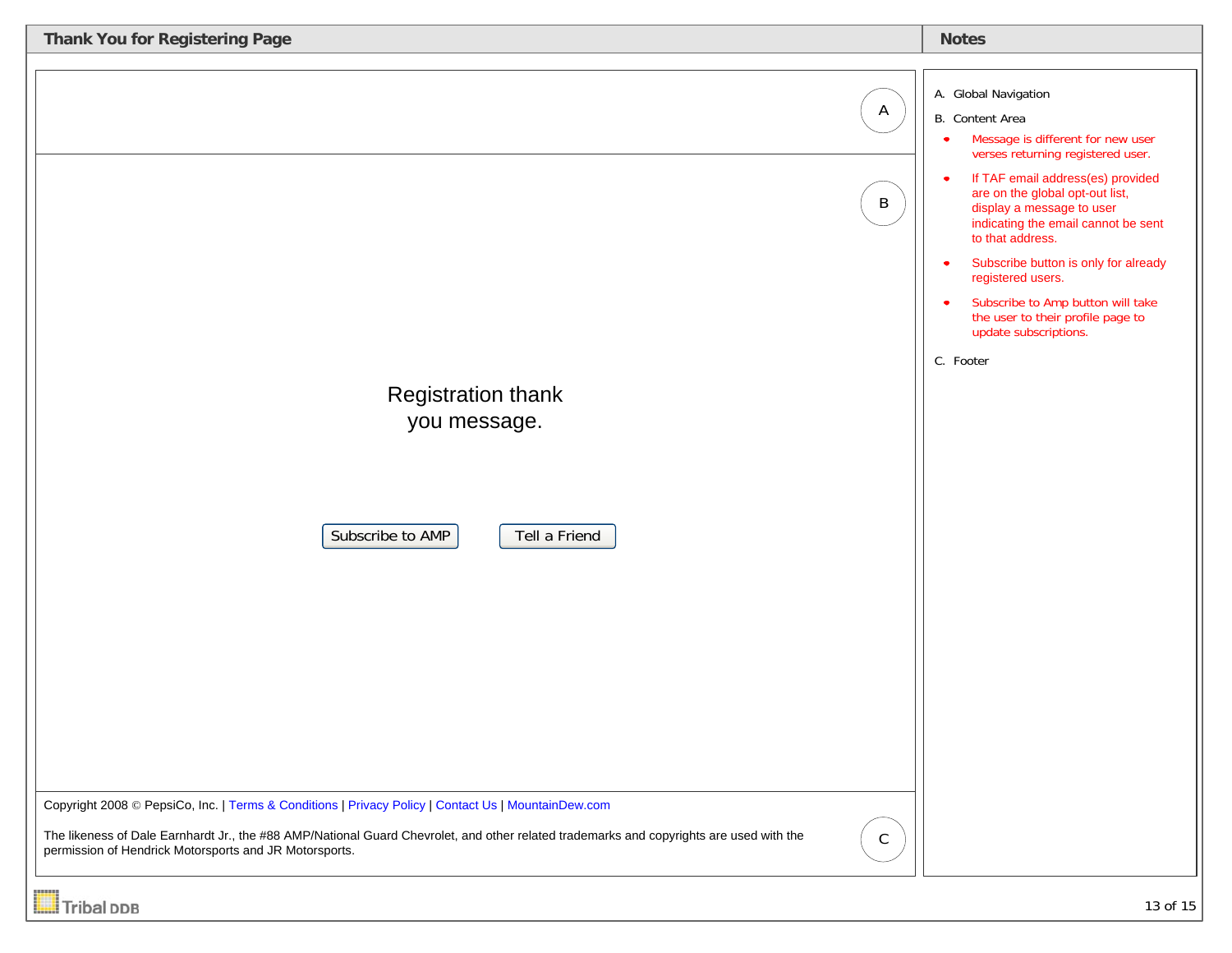| <b>Tell A Friend</b>                                                                                                                                                                                                                                                                                     |      |                              | <b>Notes</b>                                                                                                                                                                                                                                                                                    |
|----------------------------------------------------------------------------------------------------------------------------------------------------------------------------------------------------------------------------------------------------------------------------------------------------------|------|------------------------------|-------------------------------------------------------------------------------------------------------------------------------------------------------------------------------------------------------------------------------------------------------------------------------------------------|
| Your Name*:                                                                                                                                                                                                                                                                                              |      | $\mathsf{A}$<br>$\, {\sf B}$ | A. Global Navigation<br>B. Content Area<br>Available from Supplemental Info<br>$\bullet$<br>Page and Thank You Page.<br>Pop-up on available pages.<br>$\bullet$<br>Creative can adjust the number of<br>available fields for entry of fiend's<br>name, based on client preference.<br>C. Footer |
| Your Email*:<br>Friend's Name*:<br>Friend's Email*:                                                                                                                                                                                                                                                      |      |                              |                                                                                                                                                                                                                                                                                                 |
| Friend's Name:<br>Friend's Email:                                                                                                                                                                                                                                                                        |      |                              |                                                                                                                                                                                                                                                                                                 |
| Friend's Name:<br>Friend's Email:<br>Friend's Name:                                                                                                                                                                                                                                                      |      |                              |                                                                                                                                                                                                                                                                                                 |
| Friend's Email:<br>Friend's Name:                                                                                                                                                                                                                                                                        |      |                              |                                                                                                                                                                                                                                                                                                 |
| Friend's Email:                                                                                                                                                                                                                                                                                          | Send |                              |                                                                                                                                                                                                                                                                                                 |
| Copyright 2008 © PepsiCo, Inc.   Terms & Conditions   Privacy Policy   Contact Us   MountainDew.com<br>The likeness of Dale Earnhardt Jr., the #88 AMP/National Guard Chevrolet, and other related trademarks and copyrights are used with the<br>permission of Hendrick Motorsports and JR Motorsports. |      | $\mathsf C$                  |                                                                                                                                                                                                                                                                                                 |
| <b>Tribal DDB</b>                                                                                                                                                                                                                                                                                        |      |                              | 14 of 15                                                                                                                                                                                                                                                                                        |